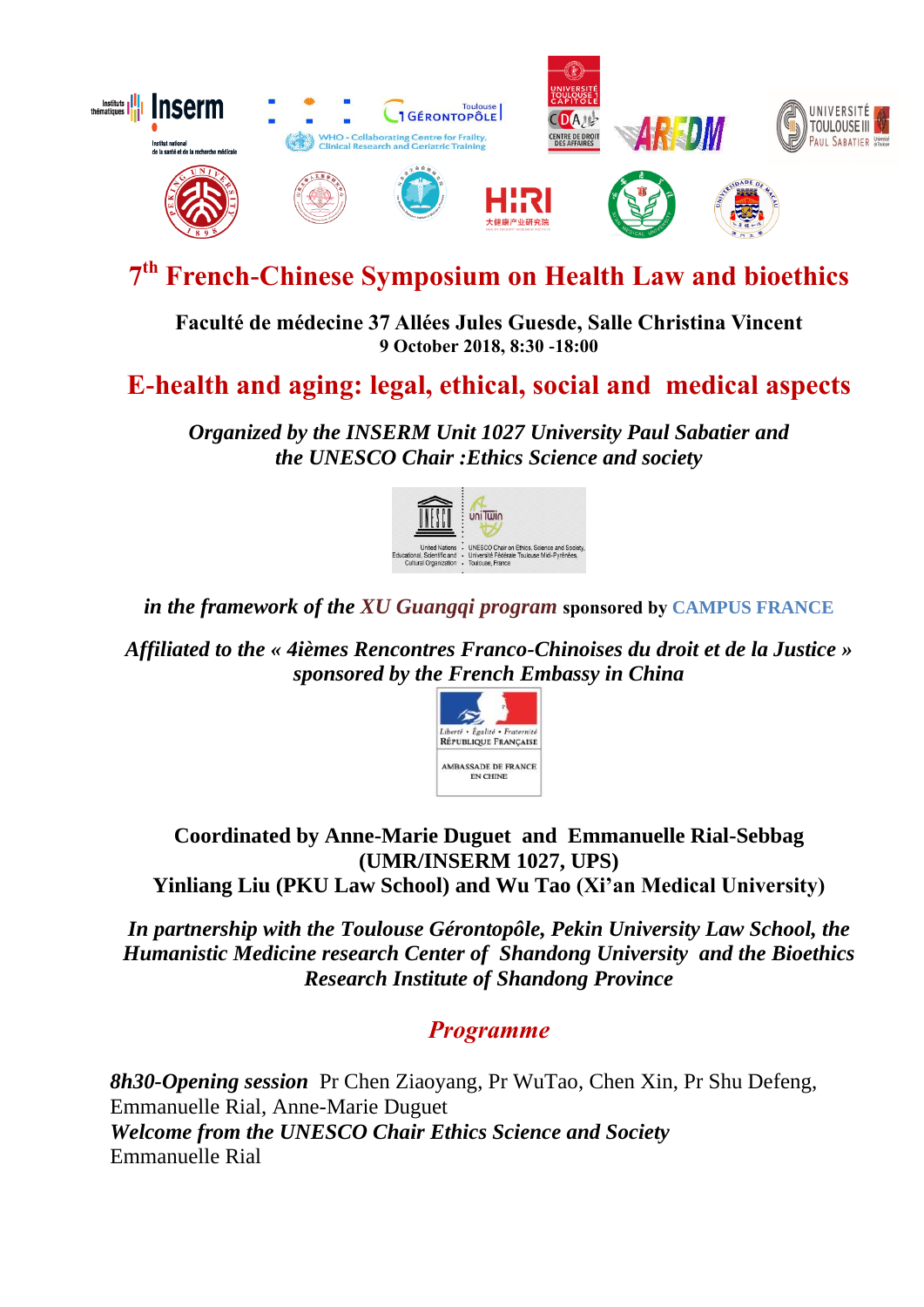### *Session 1: aging and aging policies in France and in China Chair persons : Pr Wu Tao , Pr Bettina Couderc*

## *9h Steps to healthy aging ( WHO report on aging)*

Pr Fati Nourhashemi Toulouse Gérontopôle

*9h20 Physical exercice and aging* Philippe De Souto Baretto Toulouse Gérontopôle *9h40 The challenges of China's aging problem from the legal perspective* Pr Wu Tao Xi'an Medical University , Pr Chen Xiaoyang Humanistic Medicine research center of Shandong University

*10h Coping with aging society: integration of health care and aged service based in Shandong province* Pr Shu De Feng President Shandong Medical college.

*10h20 h Aging in elderly care homes in Shanghaï*

Chen Xin Vice President of IHRI Jiao Tong University

### *10h 40 Coffee break*

*Session 2: Aging and electronic assistance and telemedicine Chair persons : Pr Jacques Larrieu, Pr Fati Nourhashemi* 

### *11h Cognitive stimulation: Group entertainment with a multimedia tool*

Pierre Rumeau et Elisabeth Bougeois Laboratoire de geronto-technologie , Gérontopôle

*11H40 Aging and Telemedicine in France : Law and practice* Gauthier Chassang UMR/INSERM 1027

*12h The achievements and challenges for telehealth in China from industrial and legal perspectives* Shufeng Zheng PhD candidate, School of Law, Peking University

*12h30- 14h Lunch (Restaurant le Moai Jardin des plantes)*

# *Session 3 : Electronic applications for diagnosis and follow up Chair persons : Pr Bruno Vellas ,Dr Chen Xin*

*14h Designing a Digital Environment for Frailty Screening, Evaluation and Monitoring* Katarzina BorgielEcole en informatique et systèmes d'information pour la santé ISIS

*14h20 Telegrafik smart care software plateform : an innovative solution for elderly people* Deborah Parès Telegrafik

*15h E-health solutions to sustain integrated care models for elderly people* Emmanuel Sicard MHComm society

15h20 Connected objects and robots : the grail for the elderly Bettina Couderc UMR/INSERM 1027

*15h40 Coffee break*